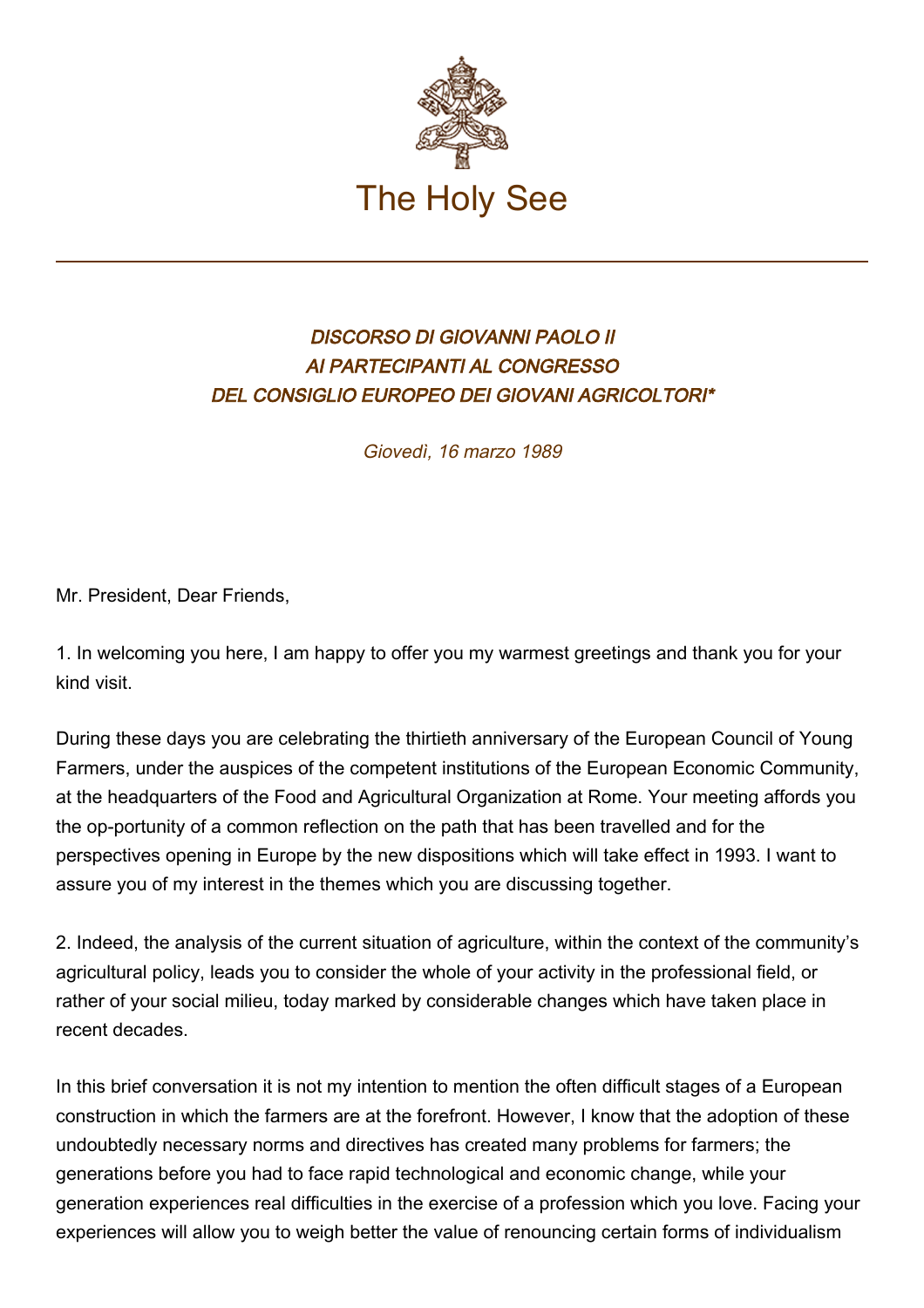and nationalism, and better to situate the objective of an organic continental unity which must be forged for the good of all, and open also to other regions of the world.

3. You also intend to delineate the functions of youth farm unions, taking into consideration the coming liberalization of the Common Market. In fact, the cultural and educational contribution of professional and trade union organ-izations seems important and determining; they are 'a constructive factor of social order and solidarity" (Encyclical Laborem Exercens, n. 20). The strengthening of European unity will depend to a great extent on the moral and spiri-tual cohesion of the individuals and peoples that comprise it. When I presented the Christian teaching on work, I particularly recalled that it is necessary »to proclaim and promote the dignity of work, of all work but especially of agricultural work, in which man so eloquently 'subdues' the earth he has received as a gift from God" (ibid., n. 21). I hope that your organizations may help young farmers to find in their profession the satisfaction of fulfilling in security a human task that benefits and is respected by everyone.

4. The third topic of your con-sideration during this meeting in Rome is still more definitely situated within an international perspective. You are preparing for the Sixth International Congress which will take place in Brazil in December. You will be faced with problems of interdependence in production and trade; you will more clearly affirm anew the urgent need to take into consideration not only economic factors, but also cultural, political and religious ones, that is, to raise this interdependence to the level of a moral category, as I requested in the Encyclical Sollicitudo Rei Socialis (cf. n. 38).

At the threshold of the year 2000, you set out to expand the frontiers of the solidarity of Europeans beyond the limits of your continent, so as to establish closer and more fruitful ties between the north and south of the planet, among the countries gifted with more productive modern farming and the countries which do not enjoy the same natural, technological and economic possibilities. This solidarity, you know, will have its full significance only if it is exercised on the human level, if it translates the primacy of the human being into all economic activity. The Church appreciates everything that all governmental and nongovernmental international organizations are doing in that regard "at the service of the societies, economies and cultures of the whole world" (ibid., n. 43).

5. Dear young farmers, last autumn I had the joy of speaking to the European Parliament and of expressing my esteem for, and en-couragement to, those who represent your twelve nations at that level.

To you also I would like to recall three fields of action which I mentioned at Strasbourg and which seem to me are essential for the path of a united Europe: first of all, reconcile man with creation, taking care to preserve nature's integrity, balance and resources (you are the first to understand the need for this); reconcile man with his equals, accepting one another in the diversity of their traditions within the European continent and being open to the spiritual riches of other continents;